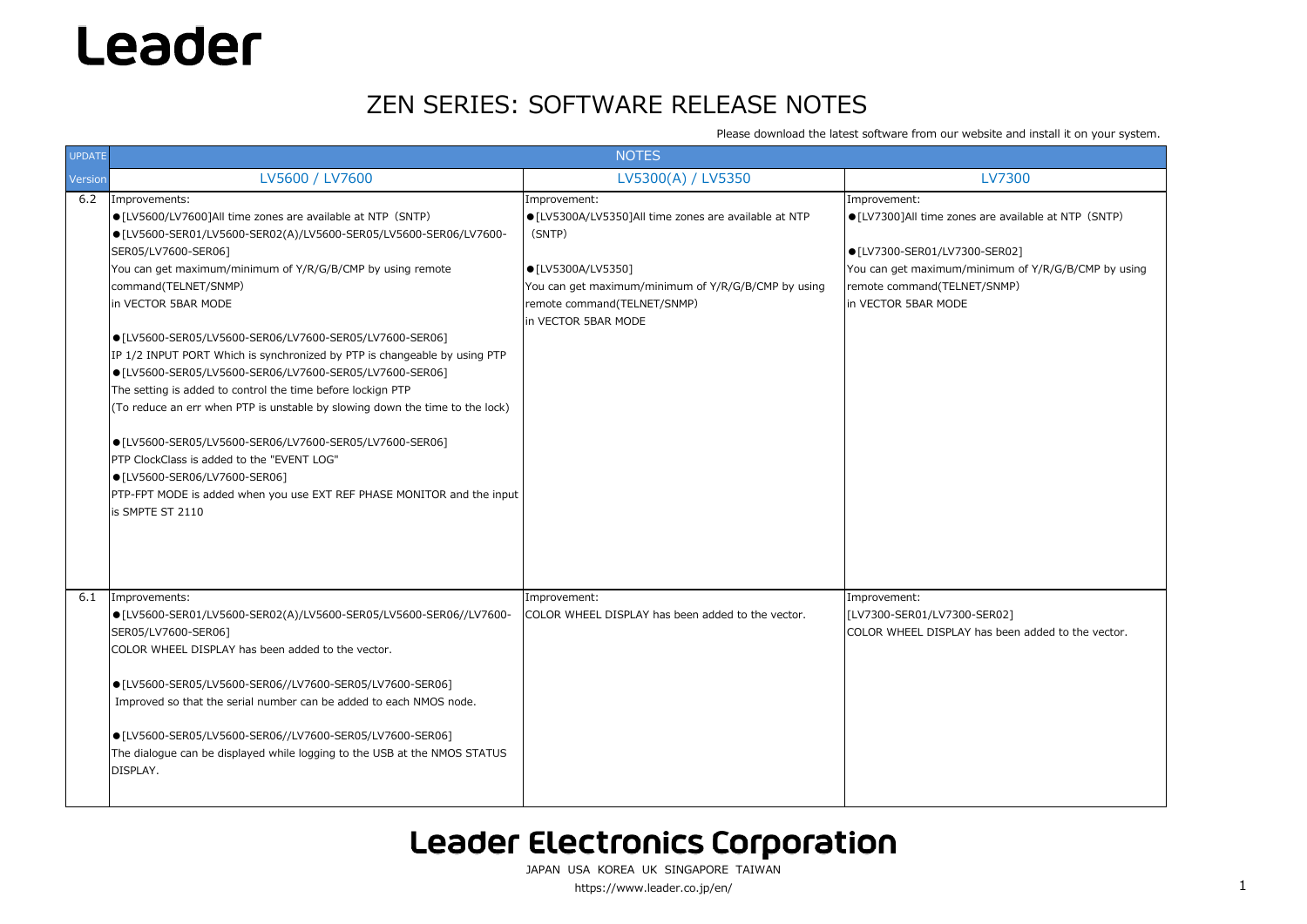| <b>UPDATE</b> |                                                                                                                                                                                                                                                                    | <b>NOTES</b>                                                                       |                                                                        |
|---------------|--------------------------------------------------------------------------------------------------------------------------------------------------------------------------------------------------------------------------------------------------------------------|------------------------------------------------------------------------------------|------------------------------------------------------------------------|
| Version       | LV5600 / LV7600                                                                                                                                                                                                                                                    | LV5300(A) / LV5350                                                                 | <b>LV7300</b>                                                          |
| 6.0           | New features:<br>● [LV5600-SER05/LV5600-SER06/LV7600-SER05/LV7600-SER06]<br>RECEPTION FORMAT of 1920 x 1080/30PsF,29.97PsF, 25PsF, 24PsF, 23.98PsF<br>in the SMPTE ST 2110-20/2022-6 is now supported                                                              | Improvement:<br>[LV5300-SER23/LV5350-SER23]<br>Display unit "Nits" can be displyed | Improvement:<br>[ LV7300-SER23]<br>Display unit "Nits" can be displyed |
|               | ● [LV5600-SER06/LV7600-SER06]<br>RECEPTION FORMAT of 3840 x 2160 / 30P, 29.97P, 25P, 24P, 23.98P in the<br>SMPTE ST 2110-20 is now supported                                                                                                                       |                                                                                    |                                                                        |
|               | ● [LV5600-SER32/LV7600-SER32]<br>TRANSMISSION FORMAT of 1920 x 1080 / 30PsF, 29.97PsF, 25PsF, 24PsF,<br>23.98PsF in the SMPTE ST 2110-20/2022-6 is now supported                                                                                                   |                                                                                    |                                                                        |
|               | ● [LV5600-SER32/LV7600-SER32]<br>TRANSMISSION FORMAT of 3840 x 2160 / 30P, 29.97P, 25P, 24P, 23.98P in the<br>SMPTE ST 2110-20 is now supported                                                                                                                    |                                                                                    |                                                                        |
|               | Improvements:<br>● [LV5600-SER05/LV5600-SER06/LV7600-SER05/LV7600-SER06]<br>Payload ID of SDI-OUT and Payload ID of SMPTE ST 2110-40 can be displyed<br>simultaneously<br>on the PAYLOAD ID of ANC PACKET monitor<br>when Payload ID is recived in SMPTE ST2110-40 |                                                                                    |                                                                        |
|               | ● [ LV5600-SER23]<br>Display unit "Nits" can be displyed                                                                                                                                                                                                           |                                                                                    |                                                                        |

### Leader Electronics Corporation

JAPAN USA KOREA UK SINGAPORE TAIWAN https://www.leader.co.jp/en/ <sup>2</sup>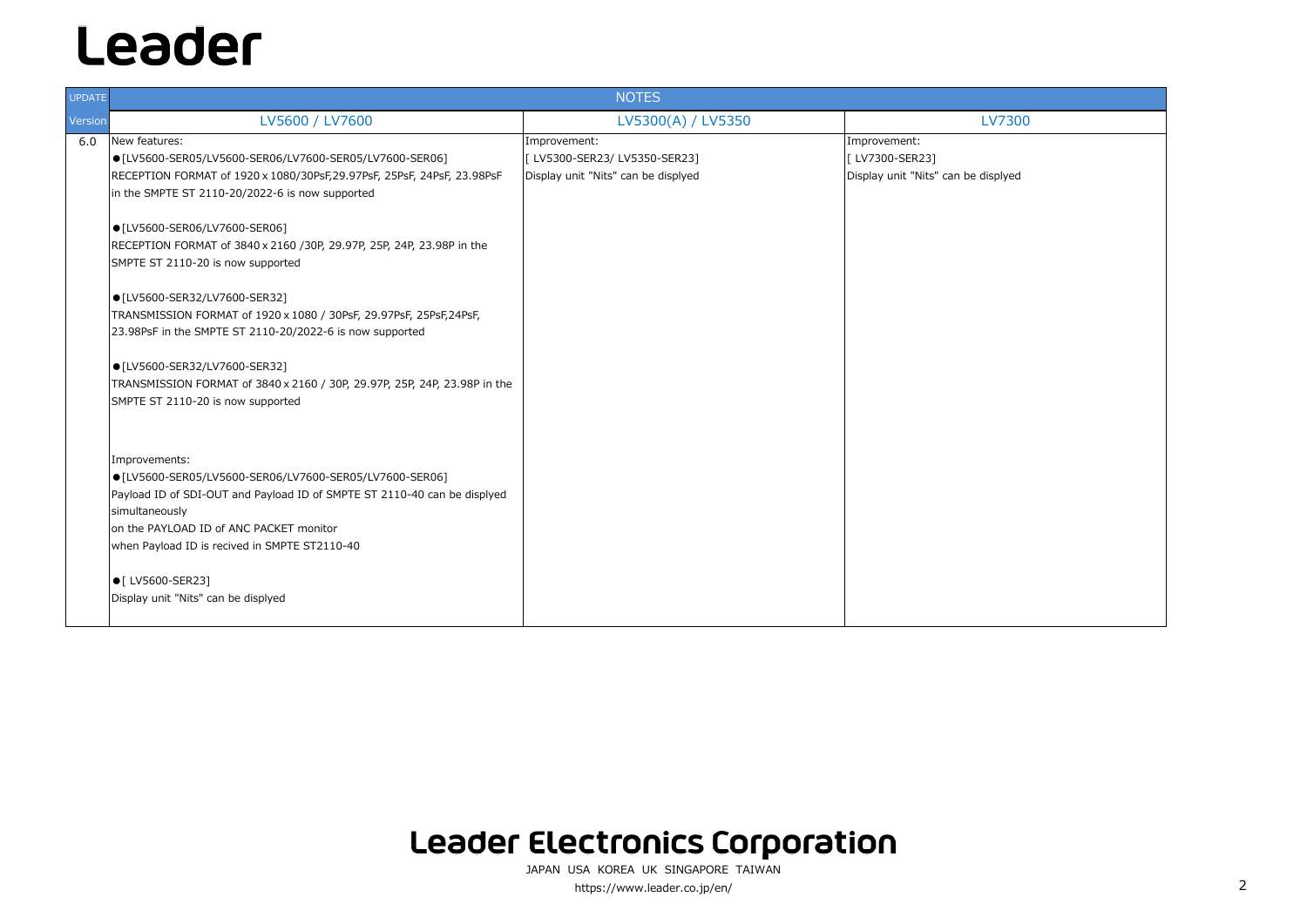| <b>UPDATE</b>  | <b>NOTES</b>                                                                                                                                                                                                                                                                                                                                                                                                                                |                                                                                                                                                                                                   |                                                                                                                             |
|----------------|---------------------------------------------------------------------------------------------------------------------------------------------------------------------------------------------------------------------------------------------------------------------------------------------------------------------------------------------------------------------------------------------------------------------------------------------|---------------------------------------------------------------------------------------------------------------------------------------------------------------------------------------------------|-----------------------------------------------------------------------------------------------------------------------------|
|                | LV5600 / LV7600                                                                                                                                                                                                                                                                                                                                                                                                                             | LV5300(A) / LV5350                                                                                                                                                                                | LV7300                                                                                                                      |
| Version<br>5.9 | New features:<br>● [LV5600-SER05/LV5600-SER06/LV7600-SER05/LV7600-SER06]<br>Added support for PTP Mixed Communication Mode<br>● [LV5600-SER05/LV5600-SER06/LV7600-SER05/LV7600-SER06]<br><b>IRECEPTION FORMAT of</b><br> 1080/30P,1080/29.97P,1080/25P,1080/24P,1080/23.98P,720/30P,720/29.97P,<br>720/25P,720/24P,720/23.98P in the SMPTE ST 2110-20/2022-6 is now<br>supported<br>● [LV5600-SER32/LV7600-SER32]<br>TRANSMISSION FORMAT of | Improvements:<br>·LV5300A is now supported<br>● [LV5300-SER21/LV5350-SER21]<br>The additional infromation "V,S,L,D"can now be displayed on<br>the English Closed Caption (EIA-608/708) of picture | Improvements:<br>$\bullet$ [LV7300-SER21]<br>The additional infromation "V, S, L, D'<br>the English Closed Caption (EIA-608 |
|                | 1080/30P,1080/29.97P,1080/25P,1080/24P,1080/23.98P,720/30P,720/29.97P,<br>720/25P,720/24P,720/23.98P in the SMPTE ST 2110-20/2022-6 is now<br>supported<br>● [LV5600-SER06/LV7600-SER06]<br>Support for FPT (First Packet Time) of SMPTE ST 2110-20 mesurement<br><b>Ifunction is added</b>                                                                                                                                                 |                                                                                                                                                                                                   |                                                                                                                             |

### **Leader Electronics Corporation**

JAPAN USA KOREA UK SINGAPORE TAIWAN https://www.leader.co.jp/en/ 3

"V,S,L,D"can now be displayed on  $EIA-608/708$  of picture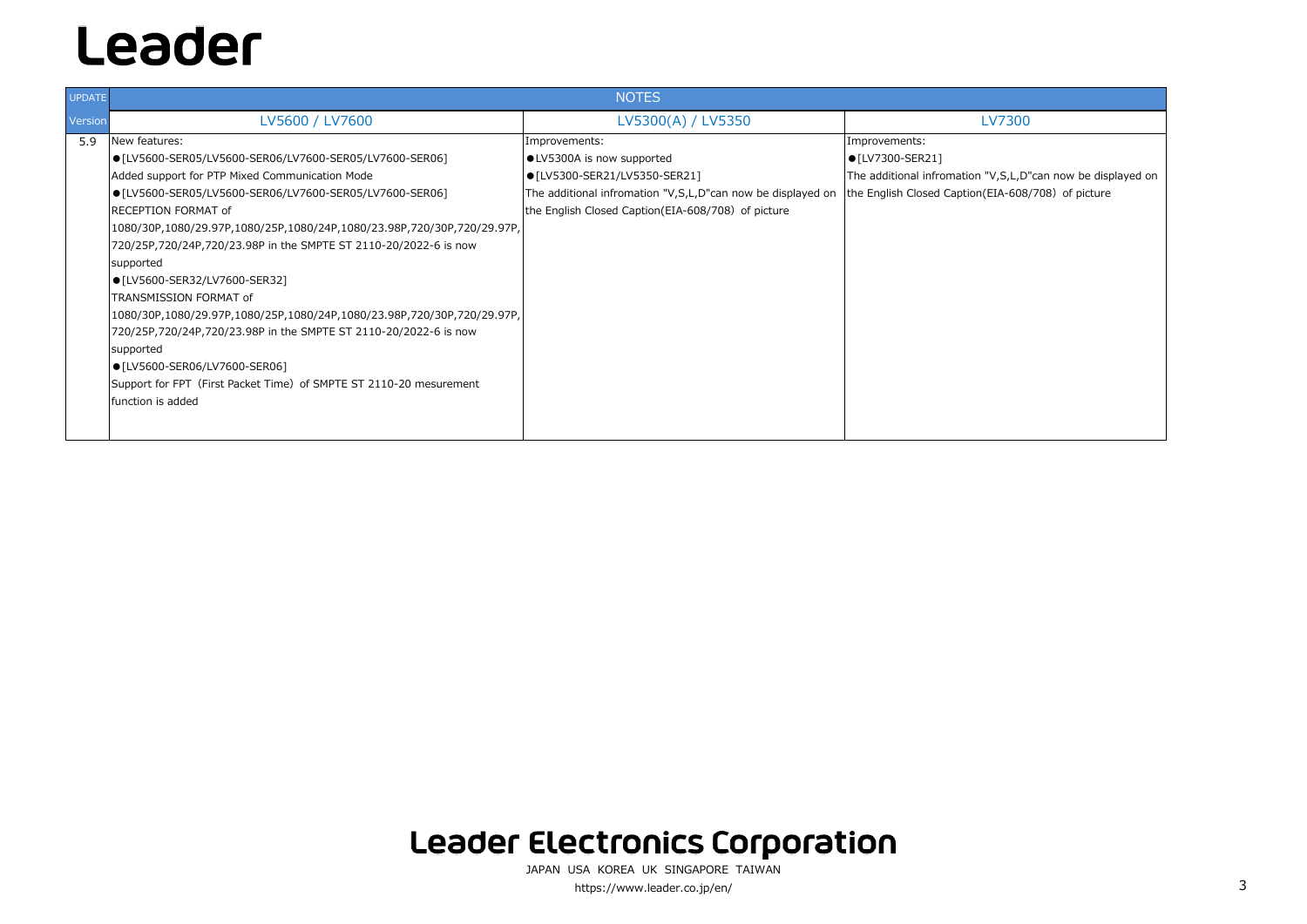| <b>UPDATE</b> |                                                                                   | <b>NOTES</b>       |               |
|---------------|-----------------------------------------------------------------------------------|--------------------|---------------|
| Version       | LV5600 / LV7600                                                                   | LV5300(A) / LV5350 | <b>LV7300</b> |
| 5.9           | Improvements:                                                                     |                    |               |
|               | ● [LV5600-SER01/LV5600-SER02(A)/LV5600-SER05/LV5600-SER06/LV7600-                 |                    |               |
|               | SER05/LV7600-SER06]                                                               |                    |               |
|               | The additional infromation "V,S,L,D"can now be displayed on the English Closed    |                    |               |
|               | Caption(EIA-608/708) of picture                                                   |                    |               |
|               | ● [LV5600-SER05/LV5600-SER06/LV7600-SER05/LV7600-SER06]                           |                    |               |
|               | You can decode even when there is a time-delay in the RTP time stamp of           |                    |               |
|               | SMPTE ST 2110-20/30/40                                                            |                    |               |
|               | ● [LV5600-SER05/LV5600-SER06/LV7600-SER05/LV7600-SER06]                           |                    |               |
|               | Improved reporting to the event log when over the threshold on the TIMING         |                    |               |
|               | COMPARISON mesurement of SMPTE ST 2110-20/30/40                                   |                    |               |
|               | ● [LV5600-SER05/LV5600-SER06/LV7600-SER05/LV7600-SER06]                           |                    |               |
|               | Improvements to searching the REGISTRATION SERVER in accordance with              |                    |               |
|               | <b>DNS-SD specification</b>                                                       |                    |               |
|               | ● [LV5600-SER05/LV5600-SER06/LV7600-SER05/LV7600-SER06]                           |                    |               |
|               | You can change IP Address, Subnet Mask, Default Gateway of IP Port1/Port2 by      |                    |               |
|               | using SNMP commands.                                                              |                    |               |
|               | ● [LV5600-SER05/LV5600-SER06/LV7600-SER05/LV7600-SER06]                           |                    |               |
|               | You can change IP STREAM SELECT in PACKET JITTER/TIMING                           |                    |               |
|               | COMPARISON/PATH DELAY/BUFFER by using SNMP commands.                              |                    |               |
|               | ● [LV5600-SER06/LV7600-SER06]                                                     |                    |               |
|               | Improvements to add mesurement items to BUFFER mesurement function in             |                    |               |
|               | accordance with SMPTE ST 2110-21                                                  |                    |               |
|               |                                                                                   |                    |               |
| 5.7           | $\bullet$ [SER26] Improved so that the NMOS display can be added from the LAYOUT. |                    |               |
|               | • [SER32] Improved so that IP TSG function can be registered and                  |                    |               |
|               | controlled(IS-04/05) in the NMOS.                                                 |                    |               |
|               |                                                                                   |                    |               |
|               |                                                                                   |                    |               |
|               |                                                                                   |                    |               |
|               |                                                                                   |                    |               |

### Leader Electronics Corporation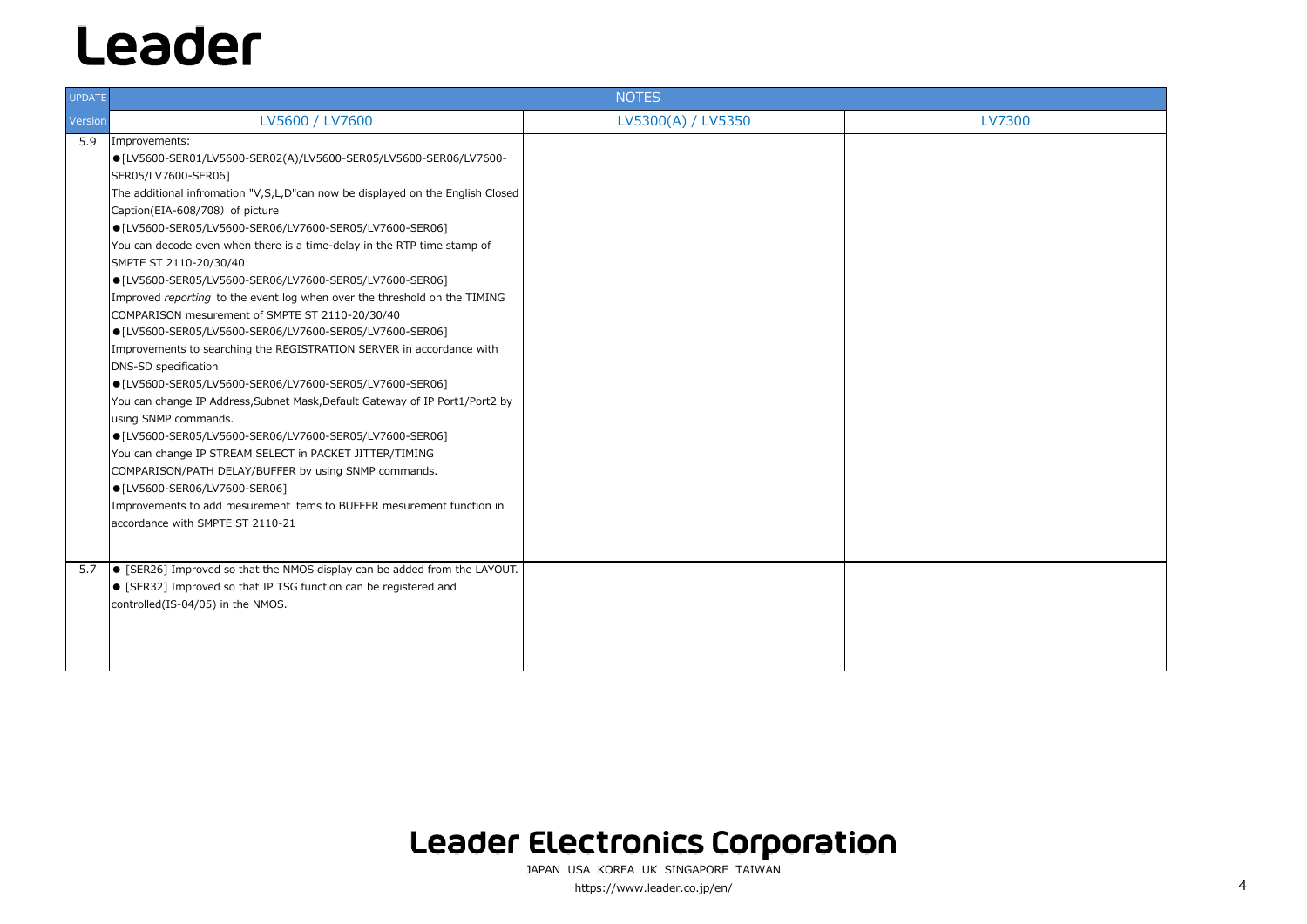| <b>UPDATE</b> | <b>NOTES</b>                                                                                                                                                                                                                                                                                                                                                                                                                                                                                                                                    |                                                                                                                                                                                                                                                                                                                                                                                                                                                                                                                                                                                      |                                                                                                                                                                                                                                                          |
|---------------|-------------------------------------------------------------------------------------------------------------------------------------------------------------------------------------------------------------------------------------------------------------------------------------------------------------------------------------------------------------------------------------------------------------------------------------------------------------------------------------------------------------------------------------------------|--------------------------------------------------------------------------------------------------------------------------------------------------------------------------------------------------------------------------------------------------------------------------------------------------------------------------------------------------------------------------------------------------------------------------------------------------------------------------------------------------------------------------------------------------------------------------------------|----------------------------------------------------------------------------------------------------------------------------------------------------------------------------------------------------------------------------------------------------------|
| Version       | LV5600 / LV7600                                                                                                                                                                                                                                                                                                                                                                                                                                                                                                                                 | LV5300(A) / LV5350                                                                                                                                                                                                                                                                                                                                                                                                                                                                                                                                                                   | <b>LV7300</b>                                                                                                                                                                                                                                            |
| 5.6           | ● [SER01/SER02/SER02A] Improved so that the splice_request_data of SCTE-<br>104 can be analyzed and displayed and logged in the picture and status.<br>• [SER01/SER02/SER02A] Improved the color gamut error in the status so<br>that the event log now shows whether the error is due to the upper threshold<br>or the lower threshold for each of R, G, and B.<br>● [SER01/SER02/SER02A] Improved the level error in the status so that the<br>event log now shows whether the error is due to the upper threshold or the<br>lower threshold. | • Improved so that the splice_request_data of SCTE-104 can • [SER01/SER02] Improved so tha<br>be analyzed and displayed and logged in the picture and<br>status.<br>• Improved the color gamut error in the status so that the<br>event log now shows whether the error is due to the upper<br>threshold or the lower threshold for each of R, G, and B.<br>$\bullet$ Improved the level error in the status so that the event log $\mathsf{R}, G$ , and B.<br>now shows whether the error is due to the upper threshold or • [SER01/SER02] Improved the lev<br>the lower threshold. | of SCTE-104 can be analyzed and d<br>picture and status.<br>• [SER01/SER02] Improved the co<br>status so that the event log now she<br>due to the upper threshold or the Ic<br>that the event log now shows whetl<br>upper threshold or the lower thresh |
| 5.5           | New features:<br>• Interval Variation has been added to the Event Log function when using<br>LV5600-SER05/LV5600-SER06/LV7600-SER05/LV7600-SER06 IP option.<br>Improvements:<br>The name of Loss Stream has been changed to Video RTP Sequence in the<br>Event Log when using LV5600-SER05/LV5600-SER06 IP option.                                                                                                                                                                                                                              |                                                                                                                                                                                                                                                                                                                                                                                                                                                                                                                                                                                      |                                                                                                                                                                                                                                                          |
| 5.4           | Improvements:<br>NMOS Hostname is selectable(Valid or invalid) as PRE-SET RECALL when<br>using LV5600-SER05/ LV5600-SER06/LV7600-SER05/LV7600-SER06 IP<br>option.                                                                                                                                                                                                                                                                                                                                                                               |                                                                                                                                                                                                                                                                                                                                                                                                                                                                                                                                                                                      |                                                                                                                                                                                                                                                          |

JAPAN USA KOREA UK SINGAPORE TAIWANhttps://www.leader.co.jp/en/ 5

### **Leader Electronics Corporation**

ed so that the splice\_request\_data ed and displayed and logged in the

ed the color gamut error in the now shows whether the error is or the lower threshold for each of

ed the level error in the status so ws whether the error is due to the er threshold.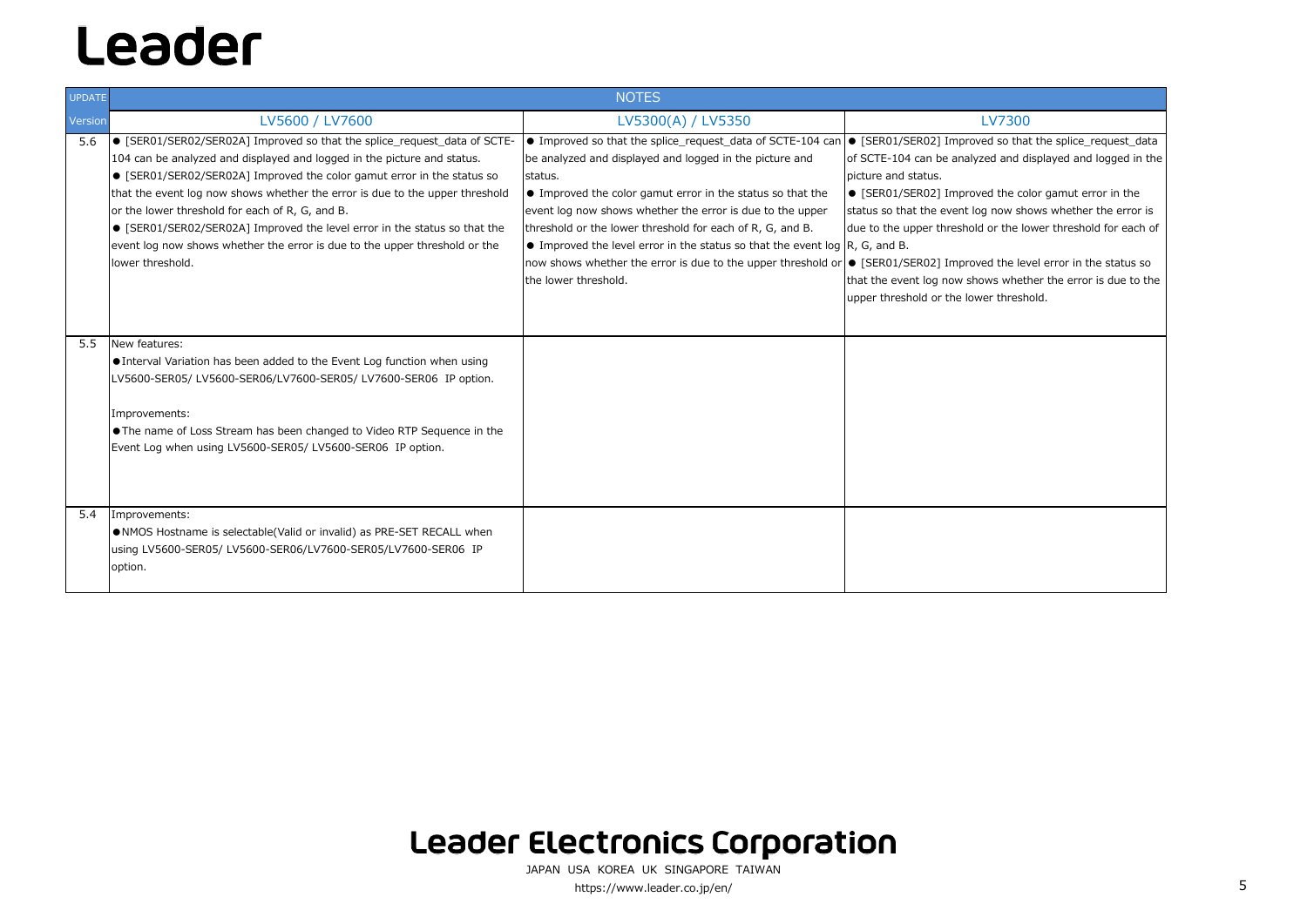| <b>UPDATE</b> | <b>NOTES</b>                                                                                                                                                                                                                                                                                                                                                                                                                                                                                                                                                                                                                                                                                                                                                                                                                                                                                                                                     |                                                                                                                                                                                                      |                                                                                                                          |
|---------------|--------------------------------------------------------------------------------------------------------------------------------------------------------------------------------------------------------------------------------------------------------------------------------------------------------------------------------------------------------------------------------------------------------------------------------------------------------------------------------------------------------------------------------------------------------------------------------------------------------------------------------------------------------------------------------------------------------------------------------------------------------------------------------------------------------------------------------------------------------------------------------------------------------------------------------------------------|------------------------------------------------------------------------------------------------------------------------------------------------------------------------------------------------------|--------------------------------------------------------------------------------------------------------------------------|
| Version       | LV5600 / LV7600                                                                                                                                                                                                                                                                                                                                                                                                                                                                                                                                                                                                                                                                                                                                                                                                                                                                                                                                  | LV5300(A) / LV5350                                                                                                                                                                                   | <b>LV7300</b>                                                                                                            |
| 5.3           | New features:<br>. NMOS DNS-SD is now supported when using the LV5600-SER05/ LV7600-<br>SER05 or LV5600-SER06/ LV7600-SER06 IP option.<br>Improvements:<br>● Closed captions (EIA-608/708) in the PICTURE mode now includes CONTENT<br>ADVISORY information, when using the LV5600-SER01 or LV5600-SER02 SDI<br>Input option.<br>● Input signal from NMOS is switchable to 2K or 4K when using the LV5600-<br>SER05/LV7600-SER05 or LV5600-SER06/LV7600-SER06 IP options.<br>● PTP correction field is correctable when using the LV5600-SER05/LV7600-<br>SER05 or LV5600-SER06/LV7600-SER06 IP option.<br>● SDI out PID Insert is selectable among from ST2110-40, NMOS (SDP) or<br>Manual when using the LV5600-SER05/LV7600-SER05 or LV5600-<br>SER06/LV7600-SER06 IP option.<br>● Port 1 or Port 2 can be selected in the PTP-RTP phase measurement when<br>using the LV5600-SER05/ LV7600-SER05 or LV5600-SER06/ LV7600-SER06 IP<br>option. | Improvements:<br>• Closed captions (EIA-608/708) in the PICTURE mode now<br>includes CONTENT ADVISORY information, when using the<br>LV5300-SER21/ LV5350-SER21 CLOSED CAPTION option.               | Improvements:<br>• Closed captions (EIA-608/708) in<br>includes CONTENT ADVISORY inforr<br>LV7300-SER21 CLOSED CAPTION o |
| 5.1           | New features:<br>. NMOS STATUS is indicated when using the LV5600-SER05 and LV5600-<br>SER06 IP option.<br>Improvements:<br>● Leave/Join response of IGMP has been quicker in the LV5600-SER05<br>/LV7600-SER05 or LV5600-SER06/ LV7600-SER06 IP option.<br>• AV PHASE value can be displayed by remote commands (Telnet/ SNMP) in<br>the LV5600-SER03/LV7600-SER03 Audio option.<br>• Measured data and Tab menu setting can be controlled by SNMP command<br>when using the LV5600-SER05/LV7600-SER05, LV5600-SER06/LV7600-SER06<br>or LV5600-SER32/LV7600-SER32 IP option.                                                                                                                                                                                                                                                                                                                                                                    | Improvements:<br>• AV PHASE value can be displayed by the remote commands • AV PHASE value can be displayed<br>(Telnet/ SNMP) in the LV5350 or using the LV5300-SER20<br>Audio option in the LV5300. | Improvements:<br>(Telnet/ SNMP) when using the LV7                                                                       |

## Leader Electronics Corporation

JAPAN USA KOREA UK SINGAPORE TAIWAN https://www.leader.co.jp/en/ 6

8/708) in the PICTURE mode now Information, when using the **APTION** option.

displayed by the remote commands the LV7300-SER20 Audio option.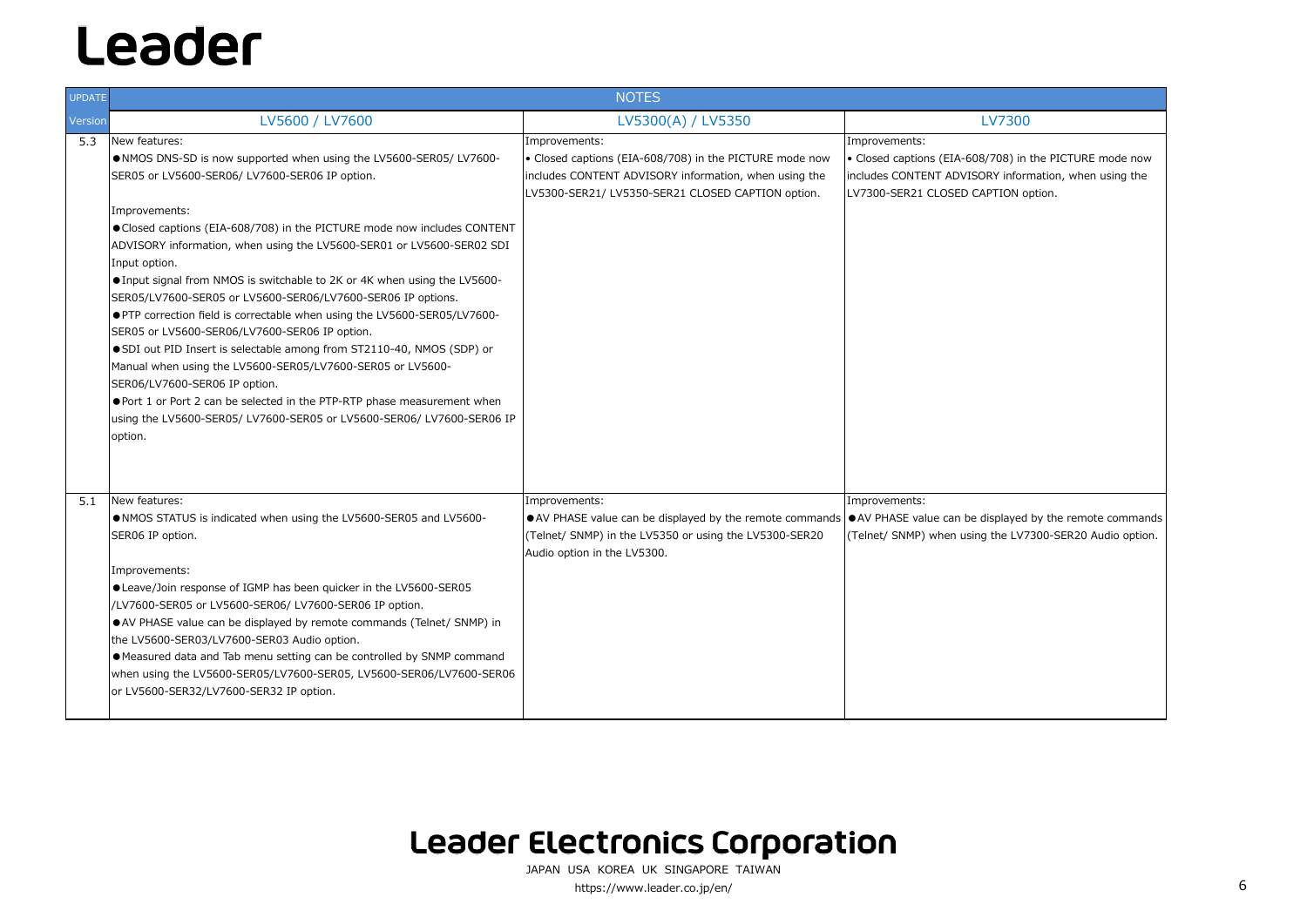| <b>UPDATE</b>  | <b>NOTES</b>                                                                                                                                                                                                                                                                                                                                                                                                         |                                                                                                                                      |                                                                                                                                         |
|----------------|----------------------------------------------------------------------------------------------------------------------------------------------------------------------------------------------------------------------------------------------------------------------------------------------------------------------------------------------------------------------------------------------------------------------|--------------------------------------------------------------------------------------------------------------------------------------|-----------------------------------------------------------------------------------------------------------------------------------------|
| <b>Version</b> | LV5600 / LV7600                                                                                                                                                                                                                                                                                                                                                                                                      | LV5300(A) / LV5350                                                                                                                   | <b>LV7300</b>                                                                                                                           |
| 5.0            | New features:<br>● Multiple audio IP Flows are possible as part of the SMPTE ST2110-30<br>standard, when using the LV5600-SER06 or LV7600-SER06 IP INPUT option.<br>You can select 1, 2 or 4 IP Audio flows per input.<br>Improvements:<br>SR Live Metadata analysis, which is available from the STATUS menu, now<br>supports SR Live Metadata Ver.1.00, when using the LV5600-SER01 or<br>LV5600-SER02 SDI option. | Improvements:<br>● SR Live Metadata analysis, which is available from the<br>STATUS menu, now supports SR Live Metadata Ver.1.00.    | Improvements:<br>● SR Live Metadata analysis, which<br>STATUS menu, now supports SR Liv<br>when using the LV7300-SER01 or L<br>options. |
| 4.9            | New features:<br>● RS-FEC feature has been added to the LV5600-SER06 IP INPUT option.<br>Improvements:<br>A PACKET JITTER Graph has been created by looking at the actual measured<br>Min (minimum) and Max (maximum) Packet Arrival Interval Time values, when<br>using the LV5600-SER05/LV7600-SER05 or LV5600-SER06/LV7600-SER06 IP<br>INPUT option.                                                              | Changes:<br>• The tab description "REMOTE LABEL INPUT" has been<br>changed to "REMOTE LABEL" for the LV7290, in the SYSTEM<br>SETUP. | Changes:<br>• The tab description "REMOTE LAI<br>changed to "REMOTE LABEL" for the<br>SETUP.                                            |
| 4.8            | New features:<br>● SCTE-104 packet information is displayed on the SCTE-104 Packet screen,<br>the picture and in the Event Log with the LV5600-SER01 or LV5600-SER02 SDI Packet screen, the picture and in the Event Log of LV5300<br>input options.                                                                                                                                                                 | New features:<br>● SCTE-104 packet information is displayed on the SCTE-104<br>and LV5350.                                           | New features:<br>SCTE-104 packet information is d<br>Packet screen, the picture and in th<br>LV7300-SER01 or LV7300-SER02 SI            |

### **Leader Electronics Corporation**

JAPAN USA KOREA UK SINGAPORE TAIWANhttps://www.leader.co.jp/en/ 7

s, which is available from the rts SR Live Metadata Ver.1.00, R01 or LV7300-SER02 SDI

1OTE LABEL INPUT" has been L" for the LV7290, in the SYSTEM

ation is displayed on the SCTE-104 and in the Event Log with the SER02 SDI input options.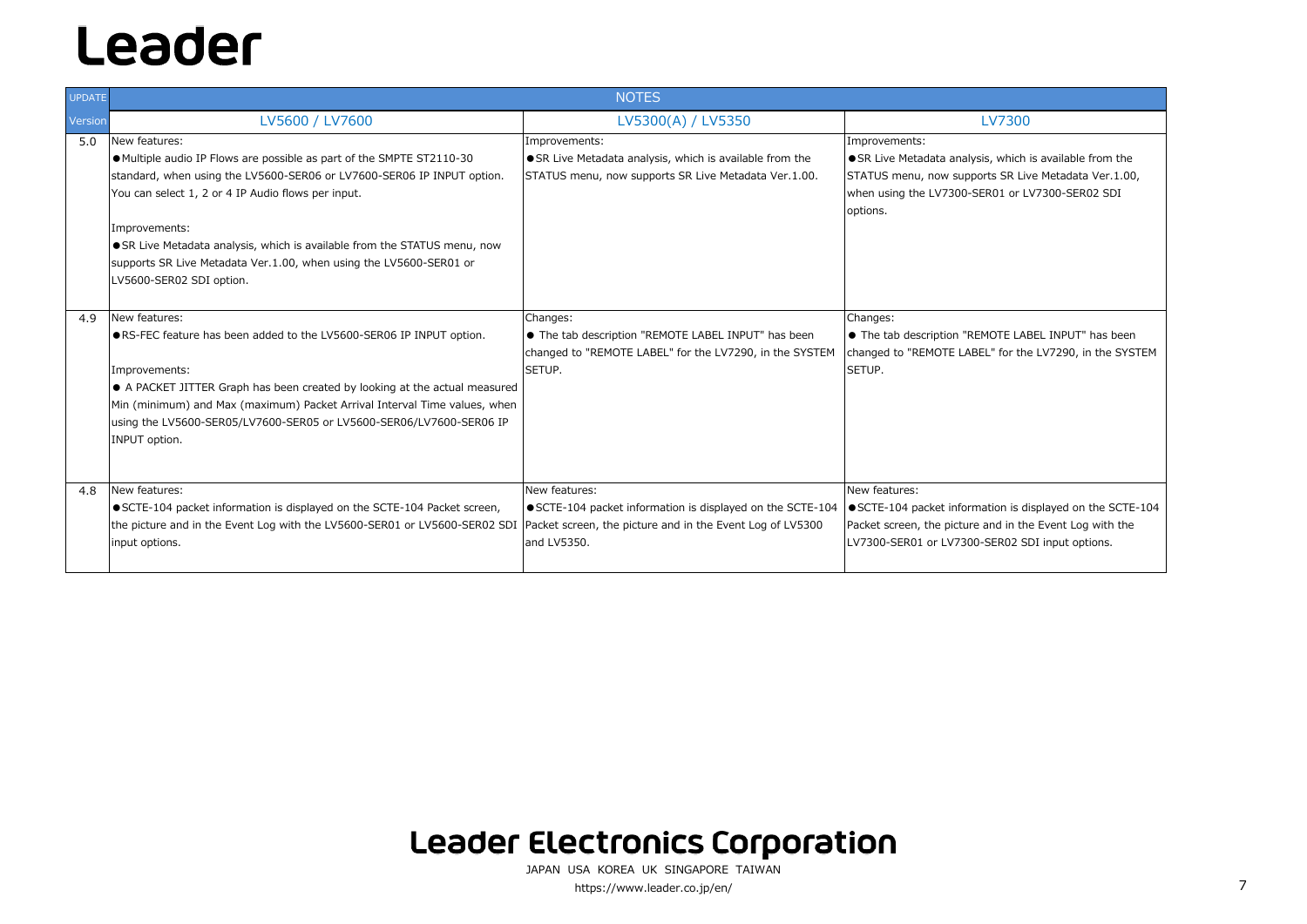| <b>UPDATE</b> |                                                                                                                                                                                                                                                                                                                                                                                                                                                                                                                                                                                                                                                                                                                                                                                                                                                                                                                                                                                                                                                                                                                                                                                                                                                                                                                                    | <b>NOTES</b>                                                                                                                                                                                                                                                                                            |                                                                                                                                                                                                                      |
|---------------|------------------------------------------------------------------------------------------------------------------------------------------------------------------------------------------------------------------------------------------------------------------------------------------------------------------------------------------------------------------------------------------------------------------------------------------------------------------------------------------------------------------------------------------------------------------------------------------------------------------------------------------------------------------------------------------------------------------------------------------------------------------------------------------------------------------------------------------------------------------------------------------------------------------------------------------------------------------------------------------------------------------------------------------------------------------------------------------------------------------------------------------------------------------------------------------------------------------------------------------------------------------------------------------------------------------------------------|---------------------------------------------------------------------------------------------------------------------------------------------------------------------------------------------------------------------------------------------------------------------------------------------------------|----------------------------------------------------------------------------------------------------------------------------------------------------------------------------------------------------------------------|
| Version       | LV5600 / LV7600                                                                                                                                                                                                                                                                                                                                                                                                                                                                                                                                                                                                                                                                                                                                                                                                                                                                                                                                                                                                                                                                                                                                                                                                                                                                                                                    | LV5300(A) / LV5350                                                                                                                                                                                                                                                                                      | <b>LV7300</b>                                                                                                                                                                                                        |
| 4.6<br>4.6    | New features:<br>• Grand Master information has been added to the PTP display with the<br>LV5600-SER05/LV7600-SER05 or LV5600-SER06/LV7600-SER06 IP INPUT<br>options.<br>• SMPTE ST 2110-21 Buffer Measurement feature has been added to the<br>LV5600-SER06 and LV7600-SER06 IP INPUT option.<br>• SMPTE ST 2110 Packet Error insertion feature has been added to the LV5600-<br>SER32 and LV7600-SER32 TSG option.<br>• SMPTE ST 2110 Packet Jitter insertion feature has been added to the LV5600-<br>SER32 and LV7600-SER32 TSG option.<br>• SMPTE ST 2022-6/ST 2110 Lip Sync pattern has been added to the LV5600-<br>SER32 and LV7600-SER32 TSG option.<br>●LV5600-SER31 and LV7600-SER31 COLORIMETRY ZONE option is now<br>supported.<br>Improvements:                                                                                                                                                                                                                                                                                                                                                                                                                                                                                                                                                                      | Improvements:<br>● English, Spanish and Portuguese are now supported in the<br>EIA-608/708 closed captions display with the LV5300-SER21<br>or LV5350-SER21 Closed Captions option<br>● Error logging is now available for MAX FALL/MAX CLL levels<br>with the LV5300-SER23 or LV5350-SER23 HDR option. | Improvements:<br>● English, Spanish and Portuguese a<br>EIA-608/708 closed captions display<br>or LV5350-SER21 Closed Captions o<br>$\bullet$ Error logging is now available for<br>with the LV7300-SER23 HDR option |
|               | ● English, Spanish and Portuguese are now supported in the EIA-608/708<br>closed captions display with the LV5600-SER01 or LV5600-SER02 SDI input<br>options.<br>● Payload ID from a SMPTE ST 2110-20 source is added to the IP to SDI output<br>even if it is not present in the SMPTE ST 2110-40 packet with the LV5600-<br>SER05/LV7600-SER05 or LV5600-SER06/LV7600-SER06 IP INPUT options.<br>● SMPTE ST 2110 PACKET JITTER, PTP STATUS and TIMING COMPARISON<br>measurements are displayed for both port 1 and port 2 with the LV5600-<br>SER05/LV7600-SER05 or LV5600-SER06/LV7600-SER06 IP INPUT options.<br>● Event Log with PTP time is now available with the LV5600-SER05/LV7600-<br>SER05 or LV5600-SER06/LV7600-SER06 IP INPUT options.<br>• SMPTE ST 2110 AUDIO and ANC measurements are now displayed as part of<br>the packet jitter measurement feature with the LV5600-SER05/LV7600-SER05<br>or LV5600-SER06/LV7600-SER06 IP INPUT options.<br>● SMPTE ST 2110 IP STATUS, PACKET JITTER, PTP STATUS, TIMING<br>COMPARISON, and PATH DELAY data graphs can be stored as a csv file on USB<br>memory with the LV5600-SER05/LV7600-SER05 or LV5600-SER06/LV7600-<br>SER06 IP INPUT options.<br>● Error logging is now available for MAX FALL/MAX CLL levels with the LV5600-<br>SER23 and LV7600-SER23 HDR option. |                                                                                                                                                                                                                                                                                                         |                                                                                                                                                                                                                      |

JAPAN USA KOREA UK SINGAPORE TAIWAN https://www.leader.co.jp/en/ 8

### Leader Electronics Corporation

- rtuguese are now supported in the ns display with the LV5300-SER21 Captions option
- ilable for MAX FALL/MAX CLL levels DR option.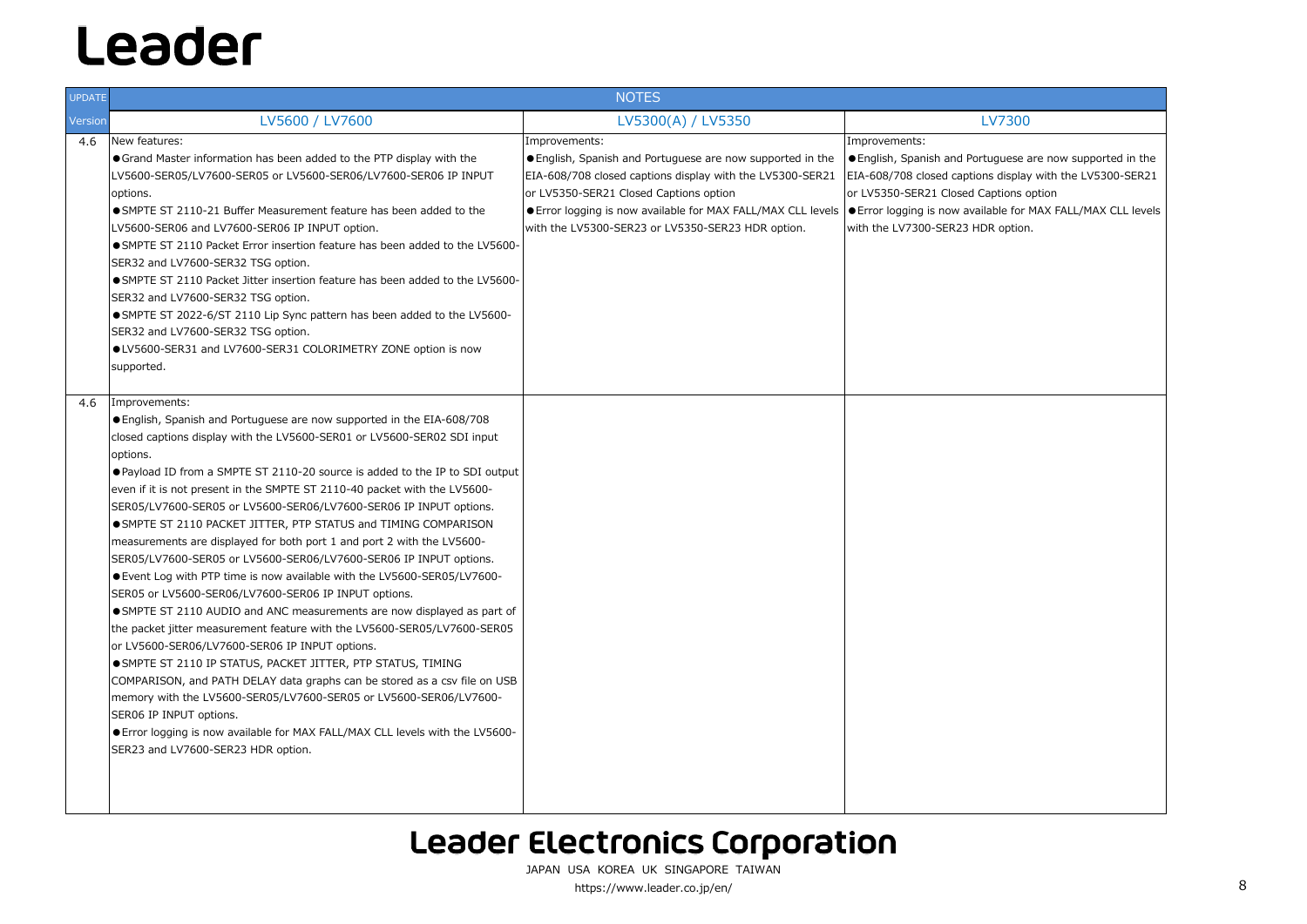| <b>UPDATE</b> |                                                                                                                                                                                                                                                                                                                                                                                                                                                                                       | <b>NOTES</b>                                                                                                                                                                                                                                                                                                                                           |                                                                                                                                                                                                                                                                                    |
|---------------|---------------------------------------------------------------------------------------------------------------------------------------------------------------------------------------------------------------------------------------------------------------------------------------------------------------------------------------------------------------------------------------------------------------------------------------------------------------------------------------|--------------------------------------------------------------------------------------------------------------------------------------------------------------------------------------------------------------------------------------------------------------------------------------------------------------------------------------------------------|------------------------------------------------------------------------------------------------------------------------------------------------------------------------------------------------------------------------------------------------------------------------------------|
| Version       | LV5600 / LV7600                                                                                                                                                                                                                                                                                                                                                                                                                                                                       | LV5300(A) / LV5350                                                                                                                                                                                                                                                                                                                                     | <b>LV7300</b>                                                                                                                                                                                                                                                                      |
| 4.4           | New features:<br>● Capturing data in the PCAP format is now supported with the LV5600-SER06<br>and LV7600-SER06 IP INPUT option.<br>• SMPTE ST 2022-6 is now supported with the LV5600-SER06 and LV7600-<br>SER06 IP INPUT option.<br>• NMOS (IS-04/05) is now supported with the LV5600-SER06 and LV7600-<br>SER06 IP INPUT option.<br>• Phase difference display of PTP-BB is now supported with the LV5600-<br>SER05, LV7600-SER05, LV5600-SER06 and LV7600-SER06 IP INPUT option. |                                                                                                                                                                                                                                                                                                                                                        |                                                                                                                                                                                                                                                                                    |
| 4.1           | Improvements:<br>• IGBP version setting menu has been added to the LV5600-SER05/LV7600-<br>SER05 and LV5600-SER06/LV7600-SER06 IP options.                                                                                                                                                                                                                                                                                                                                            |                                                                                                                                                                                                                                                                                                                                                        |                                                                                                                                                                                                                                                                                    |
| 4.0           | Improvements:<br>SFP reset menu has been added to the LV5600-SER05/ LV5600-SER06/<br>LV7600-SER05/ LV7600-SER06 IP options.                                                                                                                                                                                                                                                                                                                                                           |                                                                                                                                                                                                                                                                                                                                                        |                                                                                                                                                                                                                                                                                    |
| 3.9           | New features:<br>• SR Live Metadata analysis display has been added to the STATUS for<br>LV5600-SER01 and LV5600-SER02 SDI Input options.<br>Improvements:<br>• Marker display supporting the color bars in the color area BT.709 of ARIB<br>STD-B66 and ARIB STD-B72 has been added to the LV5600-SER01 and<br>LV5600-SER02 SDI Input options.<br>● English closed captions (EIA-608/708) are supported for the 4K-6G system<br>for the LV5600-SER01 and LV5600-SER02 SDI options.   | New features:<br>• SR Live Metadata analysis display has been added to the<br>STATUS.<br>Improvements:<br>• Marker display supporting the color bars in the color area<br>BT.709 of ARIB STD-B66 and ARIB STD-B72 has been added. • Marker display supporting the co<br>• English closed captions (EIA-608/708) are supported for<br>the 4K-6G system. | New features:<br>• SR Live Metadata analysis display<br>STATUS for the LV7300-SER01 and<br>options.<br>Improvements:<br>BT.709 of ARIB STD-B66 and ARIB<br>to the LV7300-SER01 and LV7300-9<br>• English closed captions (EIA-608,<br>the 4K-6G system for the LV7300-S<br>option. |
| 3.8           | Improvements:<br>• LV5600-SER06/LV7600-SER06 supports 25G single mode and an SFP test<br>signal output (LV5600-SER32/LV7600-SER32)                                                                                                                                                                                                                                                                                                                                                    |                                                                                                                                                                                                                                                                                                                                                        |                                                                                                                                                                                                                                                                                    |

JAPAN USA KOREA UK SINGAPORE TAIWAN https://www.leader.co.jp/en/ 9

### **Leader Electronics Corporation**

# sis display has been added to the R01 and LV7300-SER02 SDI Input ng the color bars in the color area BT.709 of ARIB STD-B66 and ARIB STD-B72 has been added LV7300-SER02 SDI Input options. (EIA-608/708) are supported for V7300-SER21 Closed caption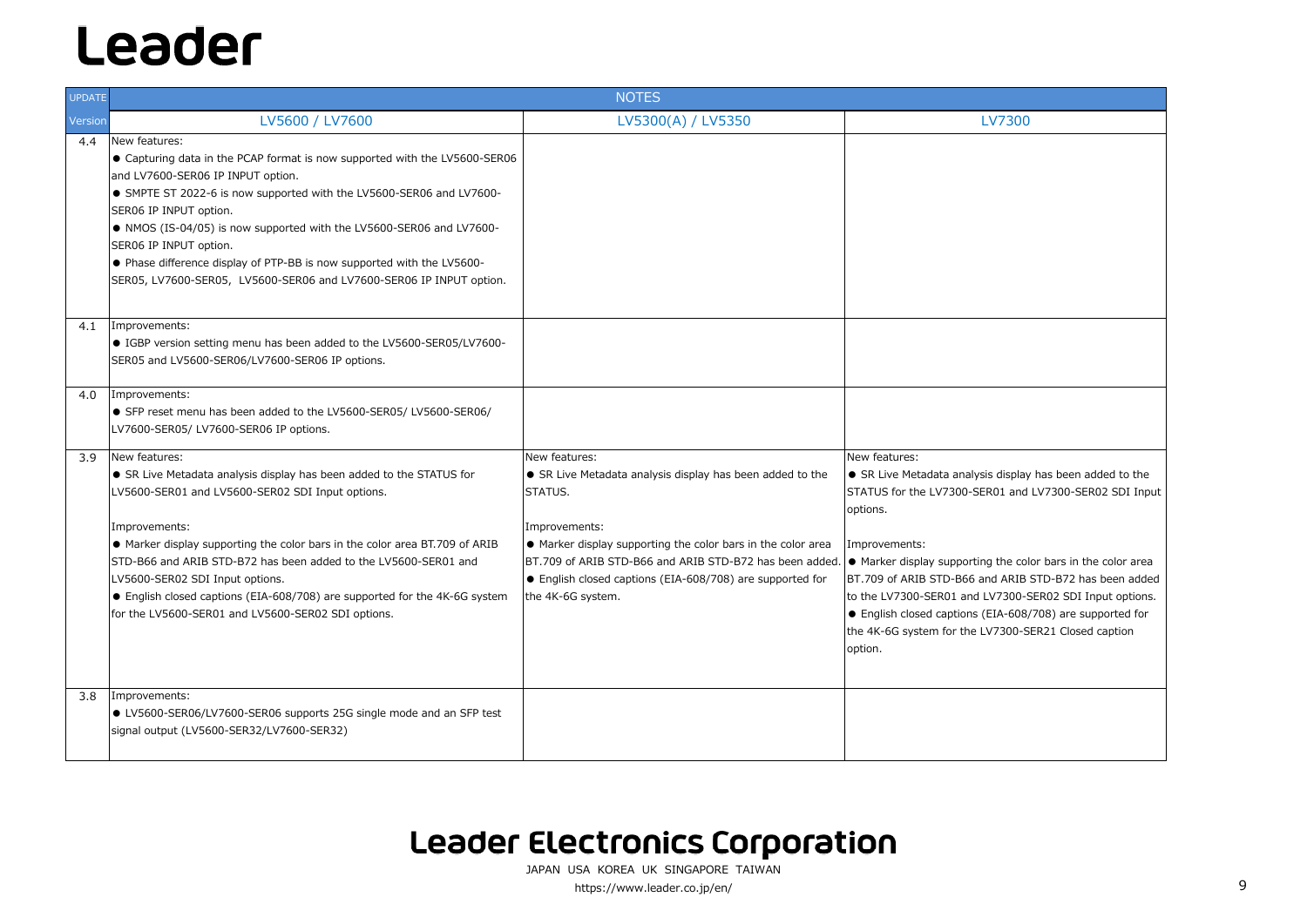| <b>UPDATE</b> | <b>NOTES</b>                                                                                                                                                                                                                                                                                                                                                                                                                                                              |                                                                                                                                                                                                                                                                                                                                                 |                                                                                                                                                                                       |
|---------------|---------------------------------------------------------------------------------------------------------------------------------------------------------------------------------------------------------------------------------------------------------------------------------------------------------------------------------------------------------------------------------------------------------------------------------------------------------------------------|-------------------------------------------------------------------------------------------------------------------------------------------------------------------------------------------------------------------------------------------------------------------------------------------------------------------------------------------------|---------------------------------------------------------------------------------------------------------------------------------------------------------------------------------------|
| Version       | LV5600 / LV7600                                                                                                                                                                                                                                                                                                                                                                                                                                                           | LV5300(A) / LV5350                                                                                                                                                                                                                                                                                                                              | <b>LV7300</b>                                                                                                                                                                         |
| 3.6           | Improvements:<br>● Assigned address is indicated when DHCP is selected in the NETWORK<br>section of the SYSTEM SETUP<br>• English closed captions (EIA-608) are supported for the following formats<br>(HD DUAL/3G-A/3G-B-DL/4K Dual/4K Quad/4K 12G) for both the LV5600-<br>SER01 and LV5600-SER02 SDI options<br>Assigned address is indicated when DHCP is selected in the SYSTEM SETUP<br>of the LV5600-SER05 /LV5600-SER06 /LV7600-SER05 /LV7600-SER06 IP<br>options | Improvements:<br>● Assigned address is indicated when DHCP is selected in the  ● Assigned address is indicated when DI<br>NETWORK section of the SYSTEM SETUP<br>• English closed captions (EIA-608) are supported for the<br>following formats (3G-A/3G-B-DL/4K Dual/4K 12G) if the<br>LV5300-SER21 or LV5350-SER21 license option is enabled. | Improvements:<br>NETWORK section of the SYSTEM SETUP<br>● English closed captions (EIA-608) are<br>following formats (3G-A/3G-B-DL/4K Du<br>LV7300-SER21 license option is enabled.   |
| 3.5           | New features:<br>● LV5600-SER06/LV7600-SER06 now supports 25G IP INPUTS<br>● LV5600-SER32/LV7600-SER32 now supports 25G IP TSG                                                                                                                                                                                                                                                                                                                                            |                                                                                                                                                                                                                                                                                                                                                 |                                                                                                                                                                                       |
| 3.3           | Changes:<br>• Auto measurement value, (when the LV5600-SER02 Eye Pattern eye is<br>closed due to the extended distance of the cable transmission), has been<br>corrected<br>• When using the LV5600-SER02 Eye Pattern option, if the Or/Of value is<br>greater than 20%, it is indicated as ">20%".<br>. "LOUDNESS AUTO MEASURE" and "MARK AND GATING LAMP" for the<br>LV5600-SER03 and LV7600-SER03 Audio options, has been added.                                       | Changes:<br>• Auto measurement value, (when the LV5300 Eye Pattern<br>eye is closed due to the extended distance of the cable<br>transmission), has been corrected<br>$\bullet$ When the Or/Of value is grater than 20%, it is indicated as $\bullet$ When using the LV7300-SER02 EYE p<br>">20%" on the LV5300                                 | Changes:<br>• Auto measurement value, (when the<br>Pattern eye is closed due to the extende<br>cable transmission), has been corrected<br>Or/Of value is grater than 20%, it is indi- |

### **Leader Electronics Corporation**

- cated when DHCP is selected in the
- (EIA-608) are supported for the
- G-B-DL/4K Dual/4K 12G) if the ion is enabled.

- e, (when the LV7300-SER02 Eye the extended distance of the een corrected
- -SER02 EYE pattern option, if the  $20\%$ , it is indicated as ">20%"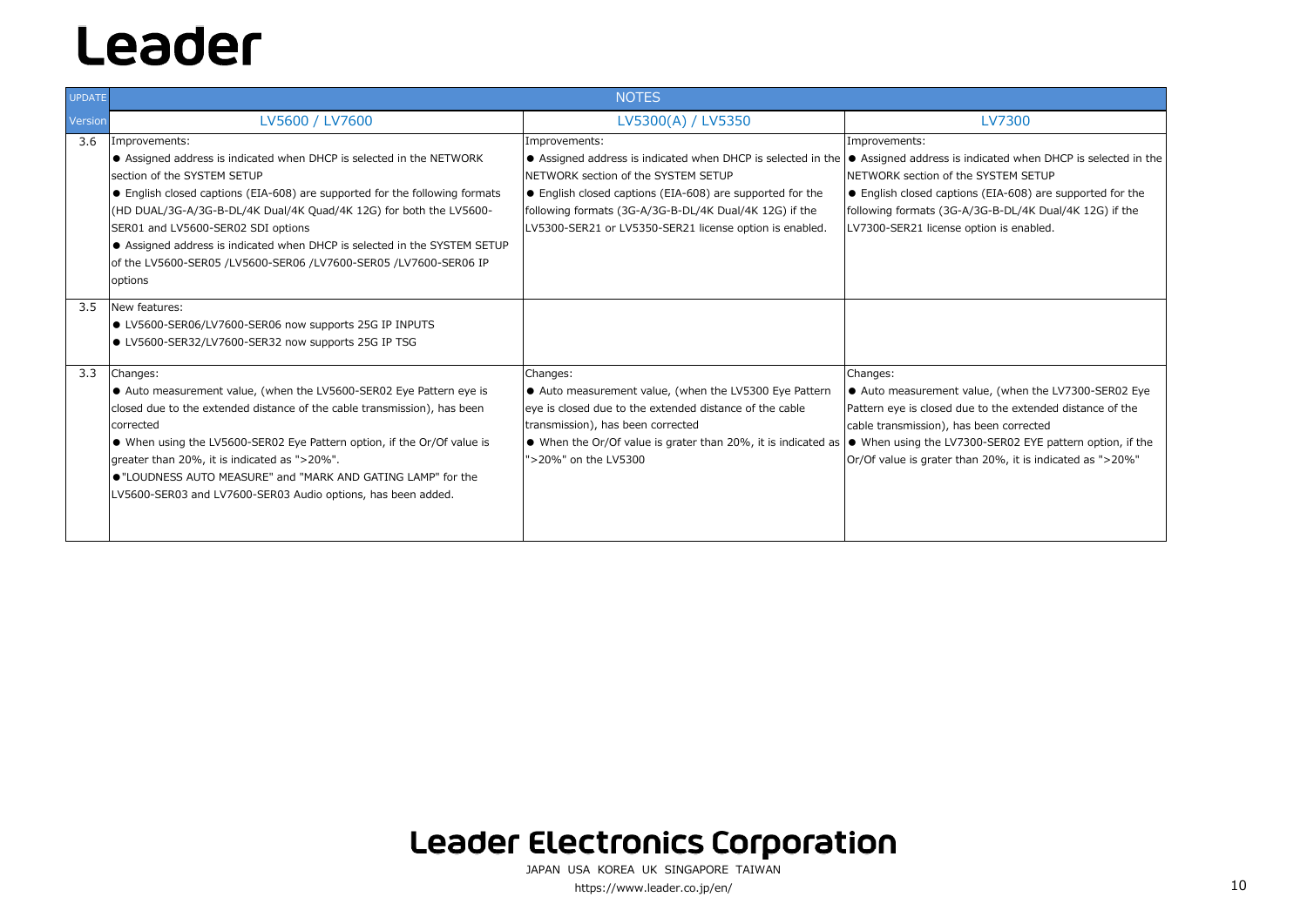| <b>UPDATE</b> | <b>NOTES</b>                                                                                                                                                                                                                                                                                                                                                                                                                                                                                                                                                                                                                                                                                                                                                                                                                                                                                                                                                                                                                                                                                                                                                             |                                                                                                                                                                                                                                                                                                                                                                                                                   |                                                                                                                                                                                                                                                                                                                                       |
|---------------|--------------------------------------------------------------------------------------------------------------------------------------------------------------------------------------------------------------------------------------------------------------------------------------------------------------------------------------------------------------------------------------------------------------------------------------------------------------------------------------------------------------------------------------------------------------------------------------------------------------------------------------------------------------------------------------------------------------------------------------------------------------------------------------------------------------------------------------------------------------------------------------------------------------------------------------------------------------------------------------------------------------------------------------------------------------------------------------------------------------------------------------------------------------------------|-------------------------------------------------------------------------------------------------------------------------------------------------------------------------------------------------------------------------------------------------------------------------------------------------------------------------------------------------------------------------------------------------------------------|---------------------------------------------------------------------------------------------------------------------------------------------------------------------------------------------------------------------------------------------------------------------------------------------------------------------------------------|
| Version       | LV5600 / LV7600                                                                                                                                                                                                                                                                                                                                                                                                                                                                                                                                                                                                                                                                                                                                                                                                                                                                                                                                                                                                                                                                                                                                                          | LV5300(A) / LV5350                                                                                                                                                                                                                                                                                                                                                                                                | <b>LV7300</b>                                                                                                                                                                                                                                                                                                                         |
| 3.2           | Improvements:<br>• Upon external synchronization of the waveform display, the input signal<br>format is indicated as same as the "EXT REF PHASE" indication for LV5600-<br>SER01 and LV5600-SER02 SDI options.<br>• Not only the current value but also the PEAK HOLD value on the audio level SER20 Audio options.<br>meter can be displayed by making a selection in the menu of the LV5600-<br>SER03 and LV7600-SER03 Audio options.<br>• Packet list is now automatically updated in the IP STATUS for LV5600-<br>SER05 and LV7600-SER05 IP options.<br>• PATH DELAY and Timing Comparison are now supported in the user layout<br>with the LV5600-SER05 and LV7600-SER05 IP options.<br>LV5600-SER05 and LV7600-SER05 now supports Telnet and SNMP<br>• LV5600-SER05 and LV7600-SER05 now supports IGMPv3-SSM<br>Changes:<br>• DDR3 and scaler initializing have been added in case the measuring display<br>is not indicated after start up.<br>• TRS error and line number error have been fixed during SDI signal<br>detection for the LV5600-SER01 and LV5600-SER02 SDI Input options.<br>• NMOS control response speed has been improved for the LV5600-SER05. | Improvements:<br>• Not only the current value but also the PEAK HOLD value<br>on the audio level meter can be displayed by making a<br>selection in the menu of the LV5300-SER20 and LV5350-<br>Changes:<br>• DDR3 and scaler initializing have been added in case the<br>measuring display is not indicated after start up.<br>• TRS error and line number error have been fixed during<br>SDI signal detection. | Improvements:<br>$\bullet$ Not only the current value but a<br>on the audio level meter can be disp<br>selection in the menu of the LV7300<br>Changes:<br>• DDR3 and scaler initializng have<br>measuring display is not indicated a<br>● TRS error and line number erro<br>SDI signal detection for the LV7300<br>SER02 SDI options. |

JAPAN USA KOREA UK SINGAPORE TAIWAN https://www.leader.co.jp/en/ 11

### **Leader Electronics Corporation**

alue but also the PEAK HOLD value can be displayed by making a he LV7300-SER20 Audio option.

lizng have been added in case the ndicated after start up.

mber error have been fixed during e LV7300-SER01 and LV7300-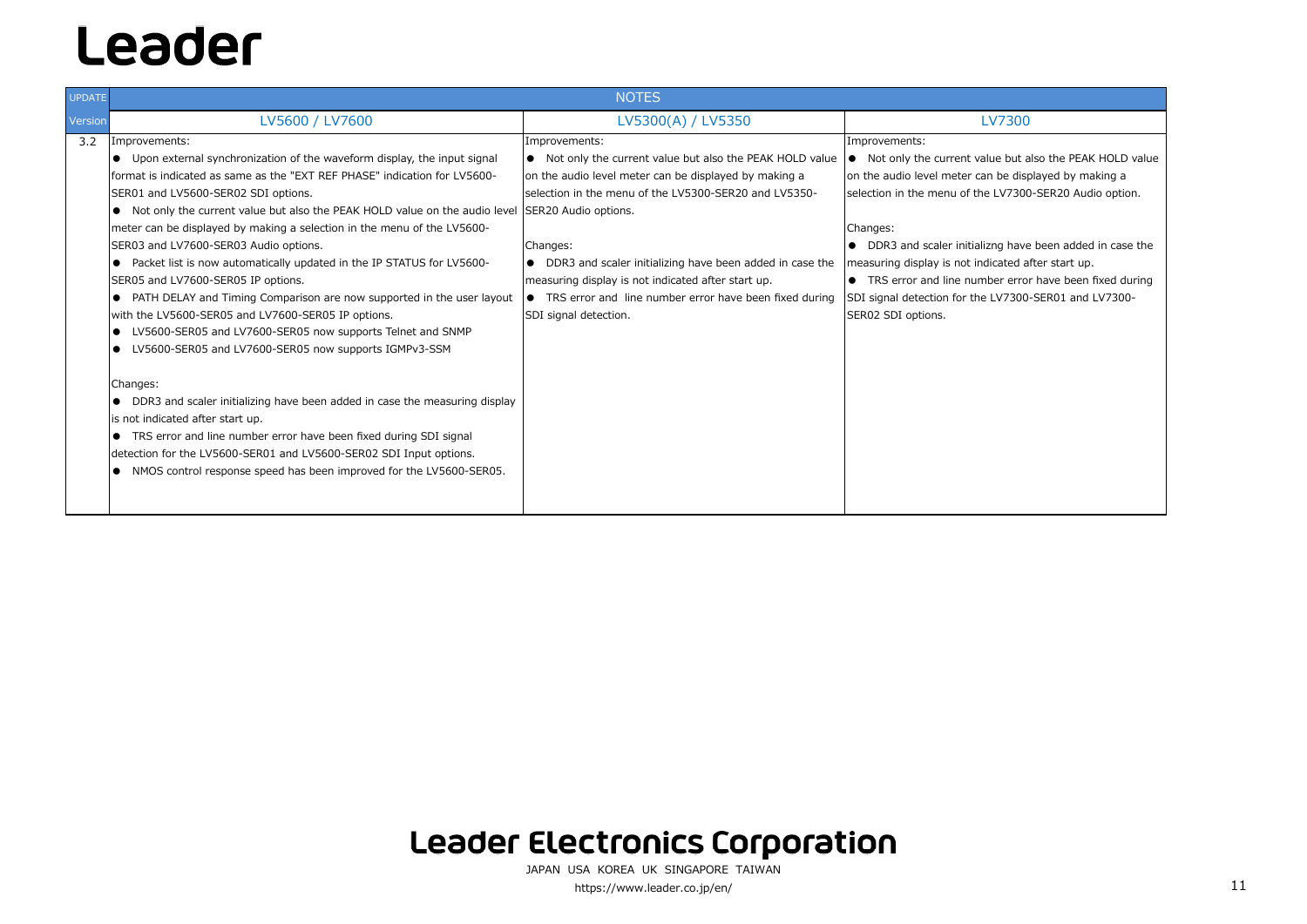● F3:AV PHASE SETUP menu in the AV PHASE for the 0-SER02 SDI Input options. ● F6:INPUT SELECT menu has been added to the LV7300- SDI Input options.

## Leader

| <b>UPDATE</b> | <b>NOTES</b>                                                                                                                                                                                                                                                                                                                                                                                                                                                                                                                                                                                                                                                                                                                                                                                                                                      |                                                                                                                                                                                                                                                                                               |                                                                                                                                                                                                                                                                                              |
|---------------|---------------------------------------------------------------------------------------------------------------------------------------------------------------------------------------------------------------------------------------------------------------------------------------------------------------------------------------------------------------------------------------------------------------------------------------------------------------------------------------------------------------------------------------------------------------------------------------------------------------------------------------------------------------------------------------------------------------------------------------------------------------------------------------------------------------------------------------------------|-----------------------------------------------------------------------------------------------------------------------------------------------------------------------------------------------------------------------------------------------------------------------------------------------|----------------------------------------------------------------------------------------------------------------------------------------------------------------------------------------------------------------------------------------------------------------------------------------------|
| Version       | LV5600 / LV7600                                                                                                                                                                                                                                                                                                                                                                                                                                                                                                                                                                                                                                                                                                                                                                                                                                   | LV5300(A) / LV5350                                                                                                                                                                                                                                                                            | <b>LV7300</b>                                                                                                                                                                                                                                                                                |
| 3.0           | Improvements:<br>$\bullet$ 1080/48P(1080/47.95P) is now selectable in the MONITOR OUT.<br>• AV PHASE is now selectable at each layout in the STATUS with the LV5600-<br>SER26 and LV7600-SER26 Layout option.<br>Changes:<br>• F3:AV PHASE SETUP menu in the AV PHASE for LV5600-SER01 and<br>LV5600-SER02 SDI options.<br>• F6:INPUT SELECT menu for LV5600-SER01 and LV5600-SER02 SDI Input<br>options.<br>• When ST2110 signal is input, Freeze, Black, Gamut and Level Y/C error<br>detection are now supported for the LV5600-SER05 and LV7600-SER05 IP<br>Input.<br>Receiving Buffer of ST2110 signal has been extended to support big packet<br>$\bullet$<br>interval of fluctuation for the LV5600-SER05 and LV7600-SER05 IP Input.<br>• PTP has been included in ST2110 signal redundancy for LV5600-SER05 and<br>LV7600-SER05 IP Input. | Improvements:<br>$\bullet$ 1080/48P(1080/47.95P) is now selectable in the<br>MONITOR OUT<br>• AV PHASE is now selectable at each layout in the STATUS<br>with LV5300-SER26 and LV5350-SER26 Layout options<br>Changes:<br>• F3:AV PHASE SETUP menu in the AV PHASE<br>• F6: INPUT SELECT menu | Improvements:<br>● 1080/48P(1080/47.95P) is now<br>MONITOR OUT<br>● AV PHASE is now selectable at e<br>with the LV7300-SER26 Layout opti<br>Changes:<br>• F3:AV PHASE SETUP menu in th<br>LV7300-SER01 and LV7300-SER02<br>• F6: INPUT SELECT menu has be<br>SER01 and LV7300-SER02 SDI Inpu |
| 2.8           | New features:<br>● Video noise meter is now supported with the LV5600-SER30 /LV7600-SER30<br>Video Noise Meter options.                                                                                                                                                                                                                                                                                                                                                                                                                                                                                                                                                                                                                                                                                                                           |                                                                                                                                                                                                                                                                                               |                                                                                                                                                                                                                                                                                              |

JAPAN USA KOREA UK SINGAPORE TAIWAN https://www.leader.co.jp/en/ 12

### **Leader Electronics Corporation**

P) is now selectable in the

table at each layout in the STATUS yout option.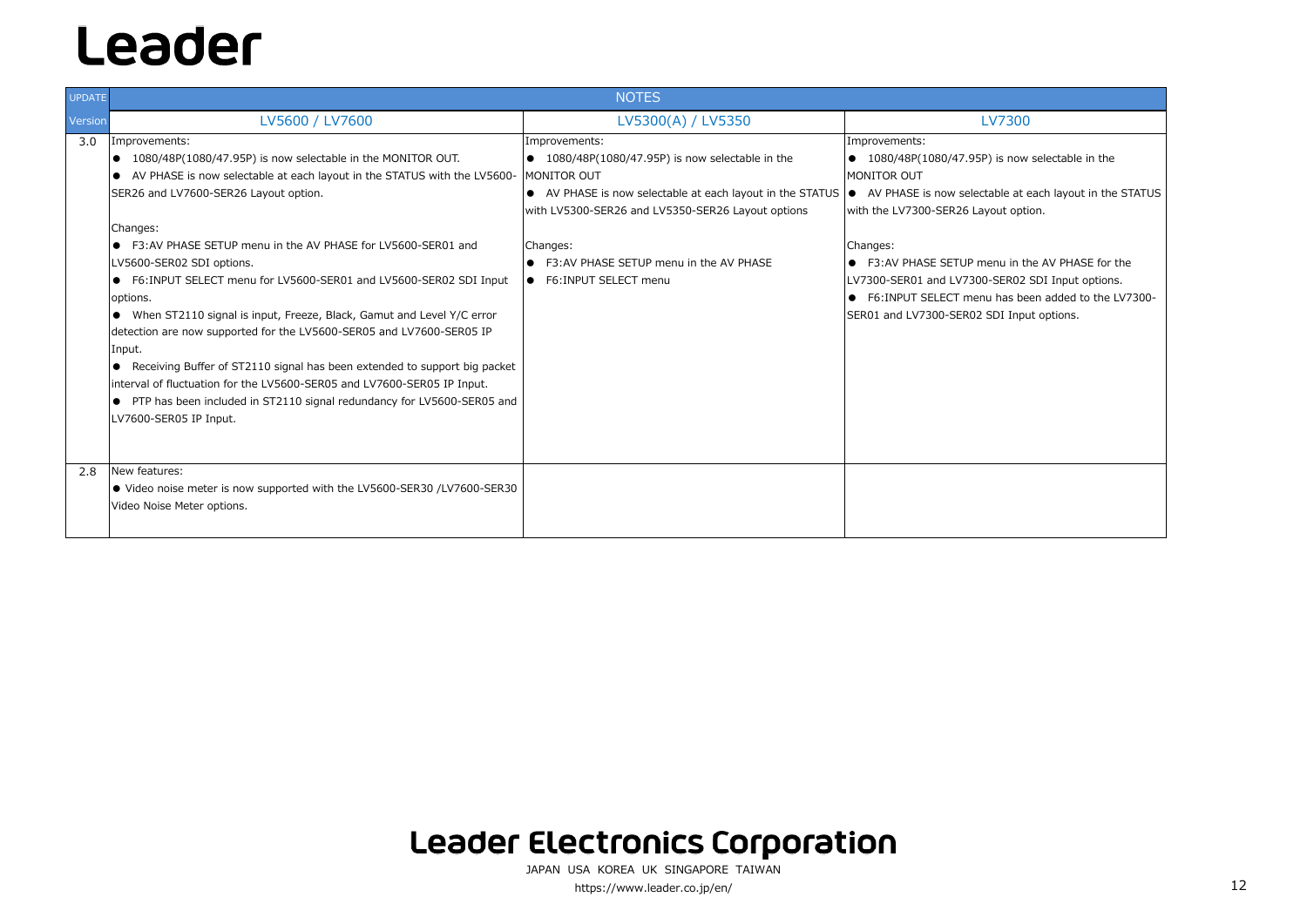| <b>UPDATE</b> | <b>NOTES</b>                                                                                                                                                                                                                                                                                                                                                                                                                                                                                                                                                                                                                                                                                                                                                                                                                                                                                                                                                                                                                                                                                                                                                                                                                                                                                                                 |                                                                                                                                                                                                                                                                                                                                                                                                                                                |                                                                                                                                                                                                                                             |
|---------------|------------------------------------------------------------------------------------------------------------------------------------------------------------------------------------------------------------------------------------------------------------------------------------------------------------------------------------------------------------------------------------------------------------------------------------------------------------------------------------------------------------------------------------------------------------------------------------------------------------------------------------------------------------------------------------------------------------------------------------------------------------------------------------------------------------------------------------------------------------------------------------------------------------------------------------------------------------------------------------------------------------------------------------------------------------------------------------------------------------------------------------------------------------------------------------------------------------------------------------------------------------------------------------------------------------------------------|------------------------------------------------------------------------------------------------------------------------------------------------------------------------------------------------------------------------------------------------------------------------------------------------------------------------------------------------------------------------------------------------------------------------------------------------|---------------------------------------------------------------------------------------------------------------------------------------------------------------------------------------------------------------------------------------------|
| Version       | LV5600 / LV7600                                                                                                                                                                                                                                                                                                                                                                                                                                                                                                                                                                                                                                                                                                                                                                                                                                                                                                                                                                                                                                                                                                                                                                                                                                                                                                              | LV5300(A) / LV5350                                                                                                                                                                                                                                                                                                                                                                                                                             | <b>LV7300</b>                                                                                                                                                                                                                               |
| 2.6           | New features:<br>• Dolby is now supported for the LV5600-SER04 and LV7600-SER04 Dolby<br>options.<br>• TSL protocol is now supported for the LV5600-SER27 and LV7600-SER27<br>Tally options.<br>Improvements:<br>• DCI white dot marker has been added to the chromaticity diagram for the<br>LV5600-SER01 and LV5600-SER02 SDI Input options.<br>• Visibility of the marker line in the picture marker display. The line is now<br>thicker and broken into sections to be easier to see with the LV5600-SER01 and display options.<br>LV5600-SER02 SDI Input options<br>• NMOS (IS-05) for the LV5600-SER05 and LV7600-SER05 IP options now<br>support the Evertz system.<br>• Saving an SDP file received by NMOS (IS-05) to USB has been added as a<br>function of the LV5600-SER05 and LV7600-SER05 IP options.<br>• BULK mode of NMOS (IS-05) is now supported with the LV5600-SER05<br>and LV7600-SER05 IP options.<br>• Saving a received packet by ETHERNET (RJ45) to USB as a PCAP file has<br>been added as a function of the LV5600-SER05 and LV7600-SER05 IP options.<br>Data dump feature is now supported in the ST2110 setting for the LV5600-<br>$\bullet$<br>SER05 and LV7600-SER05 IP options.<br>• Filter function by using the VLAN ID has been added to the LV5600-SER05<br>and LV7600-SER05 IP options | New features:<br>• TSL protocol is now supported for the LV5300-SER27 and $\bullet$ TSL protocol is now supported f<br>LV5350-SER27 Tally options.<br>Improvements:<br>• Visibility of the marker line in the picture marker display.<br>The line is now thicker and broken into sections to be easier<br>to see.<br>• DCI white dot marker has been added to the chromaticity options.<br>diagram for LV5300-SER22 and LV5350-SER22 CIE Chart | New features:<br>Tally option.<br>Improvements:<br>● Visibility of the marker line in th<br>The line is now thicker and broken i<br>to see with the LV7300-SER01 and<br>• DCI white dot marker has been<br>diagram for the LV7300-SER22 CIE |

### **Leader Electronics Corporation**

JAPAN USA KOREA UK SINGAPORE TAIWANhttps://www.leader.co.jp/en/ 13

pported for the LV7300-SER27

line in the picture marker display. The line is now thicker and broken into sections to be easier R01 and LV7300-SER02 SDI Input

> has been added to the chromaticity ER22 CIE Chart display option.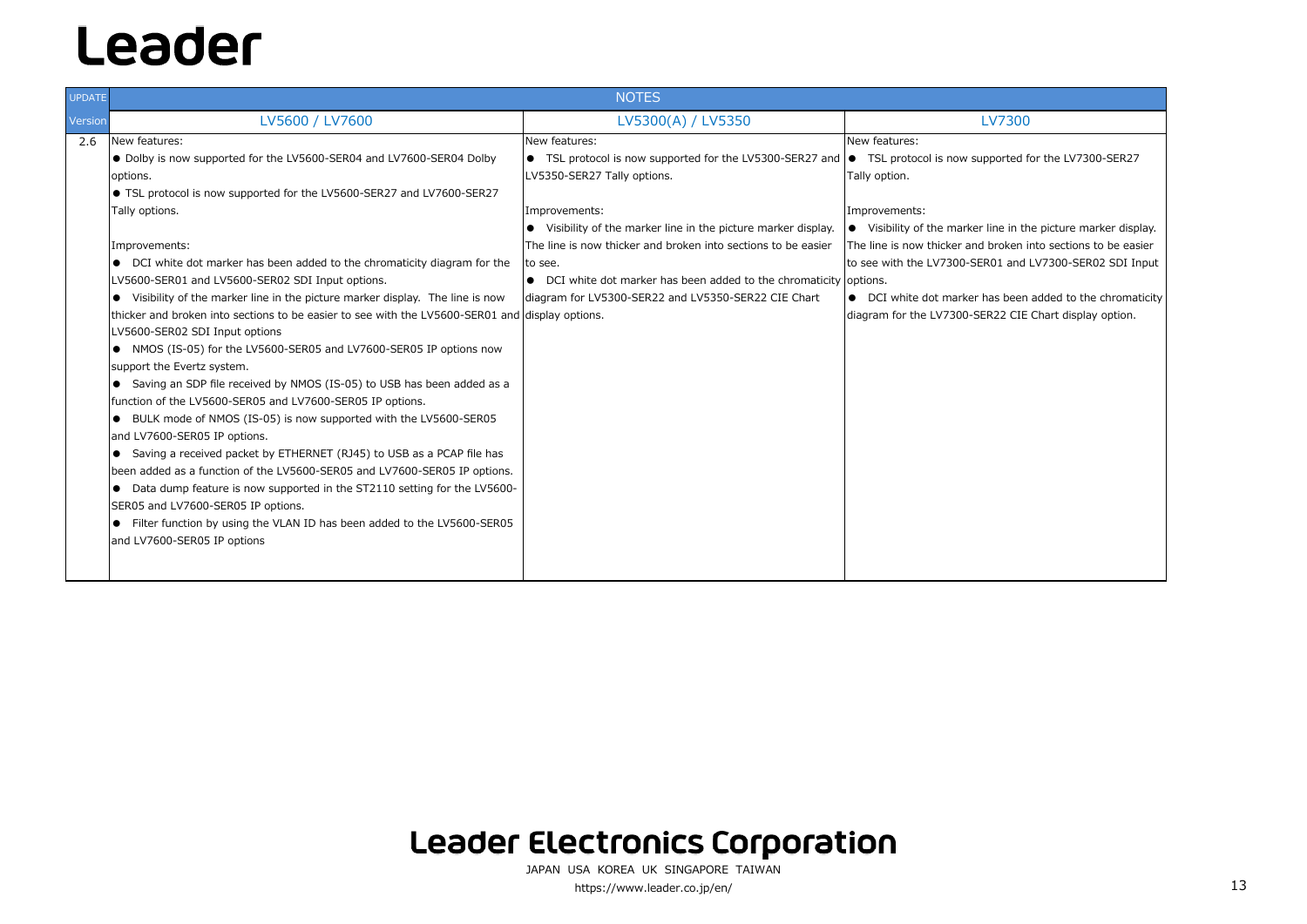| <b>UPDATE</b> | <b>NOTES</b>                                                                                                                                                                                                                                                                                                                                                                                                                                                                                                                                                                                                                                                                                                                                                                                                                                                                                                                                                                                                                                                                                                                                                                                                                                                                                                 |                                                                                                                                                                                                                                                                                                                                                                                                                                                                                                                                                           |                                                                                                                                                                                                                                                                                                                                                                                                                                                                               |
|---------------|--------------------------------------------------------------------------------------------------------------------------------------------------------------------------------------------------------------------------------------------------------------------------------------------------------------------------------------------------------------------------------------------------------------------------------------------------------------------------------------------------------------------------------------------------------------------------------------------------------------------------------------------------------------------------------------------------------------------------------------------------------------------------------------------------------------------------------------------------------------------------------------------------------------------------------------------------------------------------------------------------------------------------------------------------------------------------------------------------------------------------------------------------------------------------------------------------------------------------------------------------------------------------------------------------------------|-----------------------------------------------------------------------------------------------------------------------------------------------------------------------------------------------------------------------------------------------------------------------------------------------------------------------------------------------------------------------------------------------------------------------------------------------------------------------------------------------------------------------------------------------------------|-------------------------------------------------------------------------------------------------------------------------------------------------------------------------------------------------------------------------------------------------------------------------------------------------------------------------------------------------------------------------------------------------------------------------------------------------------------------------------|
| Version       | LV5600 / LV7600                                                                                                                                                                                                                                                                                                                                                                                                                                                                                                                                                                                                                                                                                                                                                                                                                                                                                                                                                                                                                                                                                                                                                                                                                                                                                              | LV5300(A) / LV5350                                                                                                                                                                                                                                                                                                                                                                                                                                                                                                                                        | <b>LV7300</b>                                                                                                                                                                                                                                                                                                                                                                                                                                                                 |
| 2.5           | Improvements:<br>• Waveform color is now selectable when the capture function is in the Held<br>mode.<br>• Waveform display of the external synchronization signal in 4K system is now<br>available for the LV5600-SER01 and LV5600-SER02 SDI Input options.<br>• Composite variable scale in the vector and waveform displays is supported with<br>the LV5600-SER01 and LV5600-SER02 SDI Inputs.<br>• Guide display can now be turned on/off when the LV5600-SER01 or LV5600-<br>SER02 is used in the vector display mode.<br>• Eye Histogram has been added to the LV5600-SER02 SDI Input option.<br>• EYE/JITTER waveform display in the 4K-6G system is now supported for the<br>LV5600-SER02 SDI Input option.<br>• ST2110-40 (ancillary data) is now supported with the LV5600-SER05 and<br>LV7600-SER05 IP options.<br>• Phase graph indication of PTP with Video, Audio and Ancillary data has been<br>added to the LV5600-SER05 and LV7600-SER05 IP options.<br>● PTP packet capture function has been added to the LV5600-SER05 and LV7600-<br>SER05 IP options.<br>● Packet capture has been increased to 1M for the LV5600-SER05 and LV7600-<br>SER05 IP options.<br>• Interlocking mode with payload ID for SDR, HLG and PQ has been added to the<br>LV5600-SER23 and LV7600-SER23 HDR options. | Improvements:<br>• Waveform color is now selectable when the capture<br>Ifunction is in the Held mode.<br>• Composite variable scale in the vector and waveform<br>displays is supported.<br>• Guide display can now be turned on/off in the vector<br>display mode.<br>• Eye Histogram has been added to the LV5300.<br>EYE/JITTER waveform display in the 4K-6G system is<br>now supported for LV5300<br>$\bullet$ Interlocking mode with payloard ID for SDR, HLG and PQ Input.<br>has been added to the LV5300-SER23 and LV5350-SER23<br>HDR options. | Improvements:<br>• Waveform color is now selectab<br>function is in the Held mode.<br>• Composite variable scale in the<br>displays is supported with the LV73<br>SER02 SDI Inputs.<br>Guide display can now be turne<br>$\bullet$<br>LV7300-SER01 or LV7300-SER02 is<br>Imode.<br>• Eye Histogram has been added<br>EYE/JITTER waveform display in<br>$\bullet$<br>now supported for the LV7300-SER<br>• Interlocking mode with payloard<br>has been added to the LV7300-SER |

### **Leader Electronics Corporation**

- selectable when the capture
- e in the vector and waveform he LV7300-SER01 and LV7300-
- be turned on/off when the SER02 is used in the vector display
- added to the LV7300-SER02 SDI
- display in the 4K-6G system is 300-SER02 SDI Input option. payloard ID for SDR, HLG and PQ 300-SER23 HDR option.